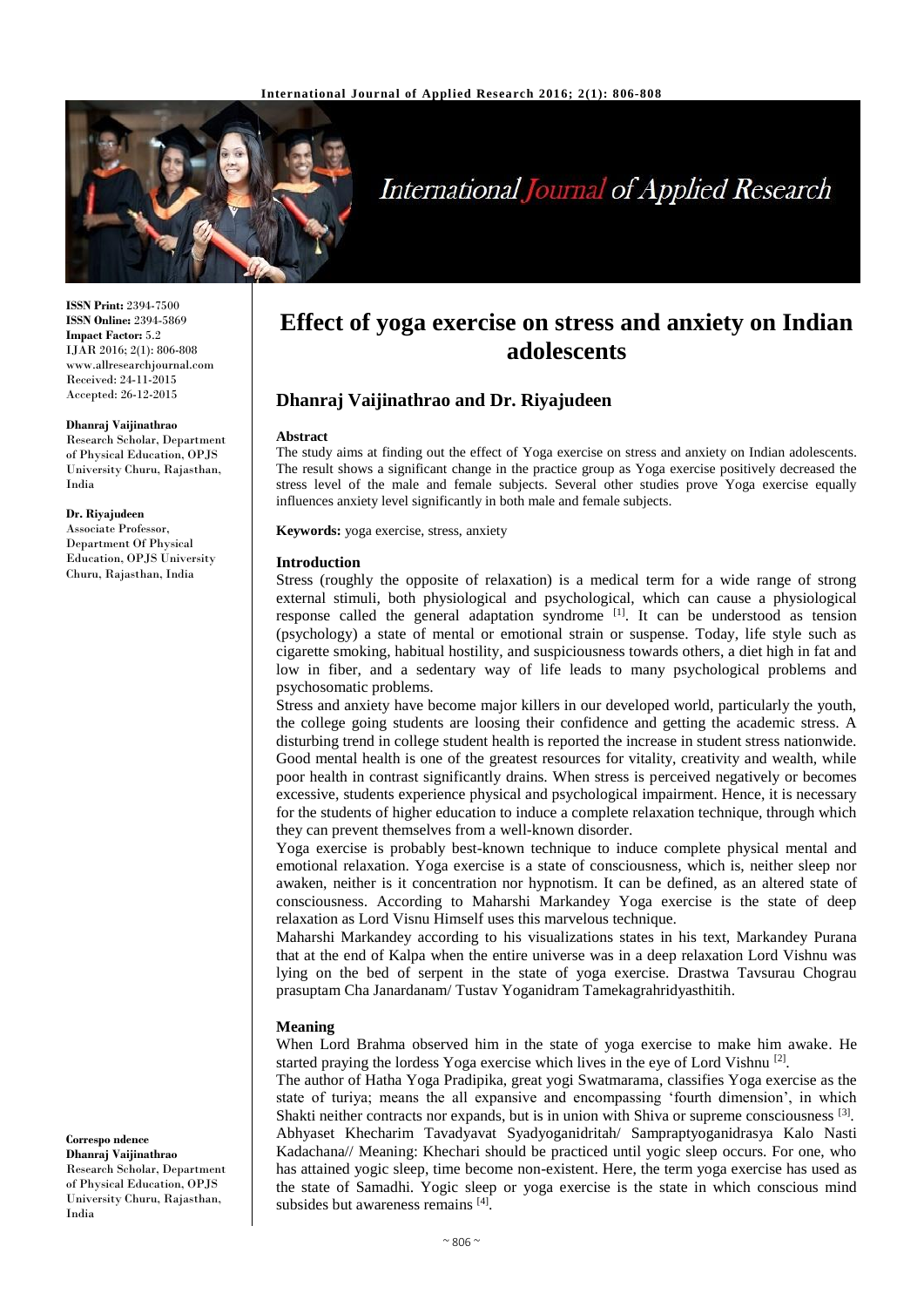Yoga exercise is simplified version of Tantric Kriyas, designed by Swami Satyananda, Bihar School of Yoga, Munger in present form <sup>[5]</sup>. Yoga exercise is probably best known technique to induce complete physical, mental and emotional relaxation. This was proved through a series of study done at Cherring Cross Medical School London that it is a technique in which one can alter the states of consciousness from beta to alpha and then to delta. Therefore, subject enjoys the different state of consciousness, knowingly. It is a pratyahara but also opens the door for meditation<sup>[6]</sup>.

Yoga exercise also brings simultaneous relaxation by inducing alpha brainwave in both hemispheres of brain and alter the states of consciousness. It has been further proven that it is the safest, weakest and surest methods to bring about alter state of consciousness in human beings. Therefore, it is panacea or Ram ban for the management of psychosomatic illness. Recognizing the problem is half the battle.

# **Research Study**

Without knowing what stress is, and how it may strain our health, we will not be able to recognise it. Awareness is of primary importance of we are to learn to manage stress effectively. Our body is often the first place to reveal signs of a problem. Unfortunately, our upbringing often trains us to be stoic and in our anxiety not to appear weak, we often deny signs of stress [7].

In yoga exercise, it is not necessary to concentrate. One should just keep the mind moving from point to point and be aware of every experience. Yoga exercise means sleep with a trace of awareness. Various studies have been done in different part of world for observing the effect of Yoga exercise as in an important study it has been observed that Yoga exercise significantly lowered levels of serum cholesterol in cardiac patients [8].

One of the study states that, the future role of Yoga exercise in coronary care and management regimes appears to be a major one. The value of the practice of yogic relaxation in prevention of cardiovascular disease has been fairly well recognised and accepted<sup>9</sup>. Another study demonstrates that the drop in blood pressure induced by daily Yoga exercise practice has a far reaching effect, extending throughout the day, and is not merely a transient effect coincident with the practice session10. Another study found that a reduction in blood pressure and anxiety levels in hypertensive patients continued for 12 months after Yoga exercise training  $[11]$ .

Technique of Yoga exercise has preventive, promotive and curative value. It prevents stress and stress-related disorders by inducing deep physical, emotional and mental relaxation, by training the mind to remain calm and quiet and by rooting out the repressed desires and thoughts from the deeper realms of the mind. As a promotive science, Yoga exercise awakens the inherent creativity and promotes the learning and memory abilities of the practitioner. Researches also indicate that yoga exercise can be used as a therapeutic technique to cure psychological disorders like anxiety, hostility, insomnia, etc. and psychosomatic diseases like asthma, coronary heart disease, cancer, hypertension, etc. In the present modern lifestyle, where psychological and psychosomatic problems are on the rise, the technique of yoga exercise may serve as a real boon for mankind [12].

One of the studies, there was psi missing with the preliminary test session. At the time it was felt that this was due to the students doing too many preliminary tests, so that they were too rushed and confused by the time the experimental test occurred. Therefore, this year the students did less preliminary testing, so the class was less rushed and they were more at ease with the procedure. This resulted in improved overall scoring. The relaxation session gives a consistent score over both years.

The meditation session compares favorably with the score from the previous year, which was in the psi-hitting range but not significantly so, as does the Yoga exercise, which compares very favorably with the psi-missing of the previous year. This suggests that the lessons learnt from the first year are resulting in an environment, which is more conducive for psi-testing [13]. In another study on 30 students, 15 days practice of Yoga exercise had a positive effect in enhancing the memory of children  $[14]$ .

Researchers are keen to know the effect of Yoga exercise in various directions; thus it is the right time to go deep into the search of the impact of Yoga exercise to assess the effect of Yoga exercise on stress level of the subjects, and to assess the effect of Yoga exercise on anxiety level of the subjects.

## **Methodology**

Eighty students (40 male and 40 female) of ranged 20-30 yrs from Dev Sanskriti Vishwavidayalaya of PG Yoga classes selected for the practice of Yoga exercise assigned to the experimental group. One of the groups of thirty students (15 male and 15 female) of same age group and same class also considered as control group. Both the groups, experimental and control groups were from PG Yoga classes, so all had been practicing the set of Asanas, Pranayamas and Shatkarmas regularly. Additionally, the experimental group was practicing Yoga exercise for half an hour daily.

Before starting the practice of Yoga exercise, both the groups went through few psychological tests. Practice of Yoga exercise is the simplest method of relaxation, which is being practiced in the flat lying position of shavasana and follows the spoken instruction of Yoga instructor. The practice includes the resolve, body part awareness, breath awareness and visualisation. To assess the impact of Yoga exercise, parameters were stress and anxiety. For the measurement of stress and anxiety level, Eight State Questionnaire had been applied. After six months, the same test was repeated and the data's at  $0.01$  significant levels are shown  $^{[13]}$ .

## **Result and Discussion**

The practice of Yoga exercise decreased the anxiety and the stress levels of the subjects of practice group. Mean and standard deviation of the experimental and control group for anxiety level in subjects are given (Table 1). There is a positive change in the level of anxiety between both the groups (Fig. 1).

The significant level for observing the t value is 0.01and shows the significant change in stress level as "t" value is 2.5. Mean and standard deviation of the experimental and control group for stress level are given (Table 2). It is observed that there is a positive change in the level of stress in male subjects between both the groups (Fig. 2). The significant level for observing the t value is 0.01 and shows the significant change in stress level as "t" value is 2.48.